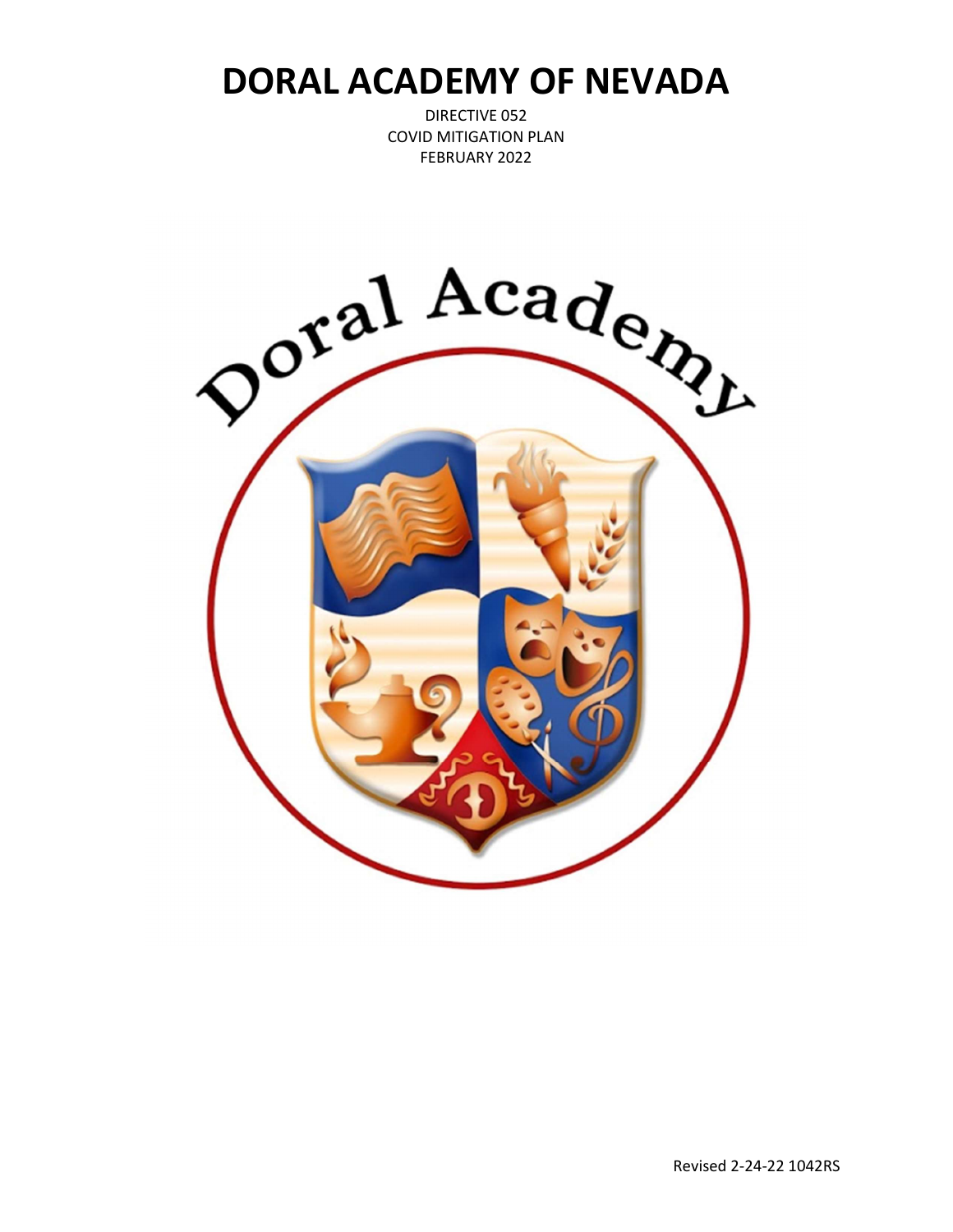### DIRECTIVE 052 COVID MITIGATION PLAN FEBRUARY 2022

Under Directive 052 from the Governor of the State of Nevada, Doral Academy of Nevada "shall adopt a COVID-19 mitigation plan. The plan must include:

A policy on whether and under what circumstances face coverings will be required for students and staff while in school buildings or on school campuses;

A regular COVID-19 testing program for students and staff or volunteers, including but not limited to coaches, leaders, and advisors. If a student, staff member, or volunteer tests positive for COVID-19, current CDC recommendations for isolation and quarantine must be followed; and

A method for detecting school-wide outbreaks of COVID-19 and a plan for responding to and mitigating the outbreak."

Memorandum Directive 052 Implementation, dated February 14th, 2022, from the State of Nevada gives updated guidance which states that plans must be posted to LEA websites and revisited every six months. The memo also outlines that current plans do not become effective until they are updated, submitted, and approved in writing by the local health authority.

The following pages contain descriptions of how Doral Academy of Nevada intends to meet the requirements for the Plan for Path Forward Program of Distance Education and the Plan for the Safe Return to In-Person Instruction and Continuity of Services.

# CDC Mitigation Strategies

### **Masks**

In accordance with Emergency Directive 052, as of February 11, 2022, masks are optional for all school staff, students, and visitors at Doral Academy. If an outbreak of COVID-19 is identified by the Southern Nevada Health District (SNHD), Doral Academy will implement masking and/or other mitigation measures at the direction of the local health authority. In the event of an exposure or positive COVID test, students and staff will be required to wear a mask for 10 days (5 days for quarantine and 5 additional days if symptoms are resolving or the person is asymptomatic). The mask requirement and/or any other mitigation measures will be in effect until the local health authority determines the outbreak is closed. In the event of an outbreak, Doral Academy will communicate directly with affected families via email.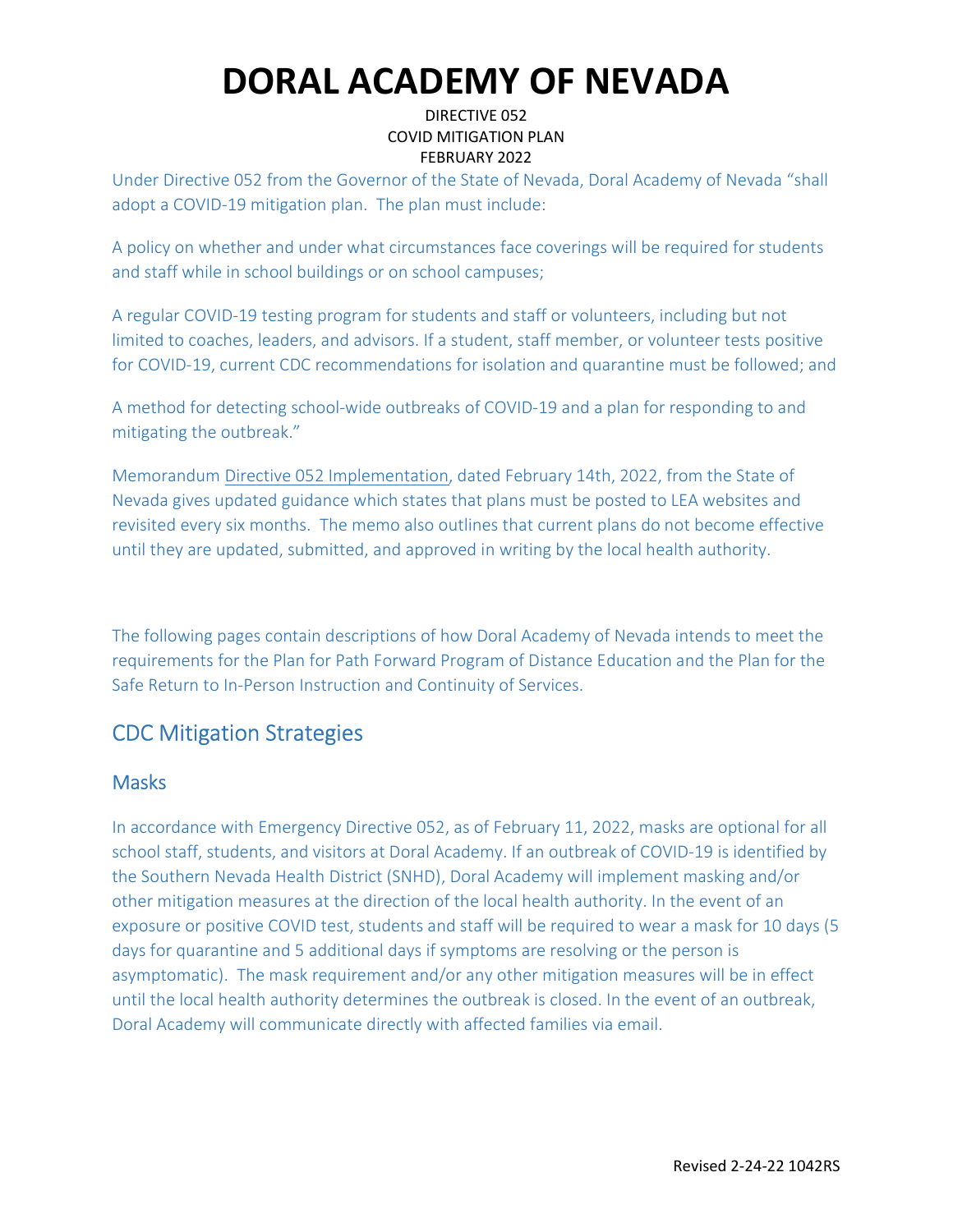### DIRECTIVE 052 COVID MITIGATION PLAN FEBRUARY 2022

Per CDC order, face coverings must be worn by all people (students and staff) while on pubic transportation- including school buses. Doral Academy of Nevada does not utilize busing to transport students to or from school. However, in the event of a field trip or extracurricular activity which does require public transportation, the use of masks will be required.

## Physical Distancing/Cohorting/Respiratory Etiquette

Respiratory etiquette is taught and reinforced throughout the buildings to minimize the transmission of respiratory pathogens. Doral Academy provides hand washing and sanitizing stations throughout the school. High-touch surfaces are cleaned throughout the day. Staff includes students in the classroom cleaning procedures to the greatest extent possible including frequent opportunities for hand sanitizing and wiping down high-touch surfaces between activities and classes. To promote full-in person learning, Doral Academy recommends that, whenever possible, at least 3 feet physical distancing between students in the classroom, multipurpose rooms and other large common areas. Due to classroom size limitations, Doral Academy will layer multiple prevention strategies such as testing for students and teachers who demonstrate symptoms for COVID-19, handwashing and covering coughs and sneezes, staying home when sick with symptoms of infectious illness including COVID-19, and regular cleaning to help reduce transmission risk. Seating charts are required for all classes and elementary lunches at each Doral Academy campus.

As local guidelines no longer restrict capacity to account for COVID-19, capacity limits will revert to the maximum allowed by fire code. If local health recommendations change, Doral Academy will adjust to ensure capacity limits account for appropriate social distancing.

The health office has been established at every school for students with health care needs that cannot be addressed in the classroom (e.g., diabetic and other non-contagious health care needs). The management of moderate to severe first aid injuries, medication administration, and specialized procedures (non-aerosolized), such as diabetic care are handled in the health office to prevent possible cross-exposure risk with sick students.

An area for students with possible COVID-19 symptoms has been established at every school away from the health office. The sick room is identified with appropriate signage. Use of an alternative room, not the primary health office, is preferable to use for sick room health services delivery. The management of mild to severe illness, including students with fever or signs and symptoms is handled in the sick room to prevent possible cross-exposure risk with healthy students and staff. All employees who are assigned to work in the sick room are medically cleared and fit-tested for an N95 facemask.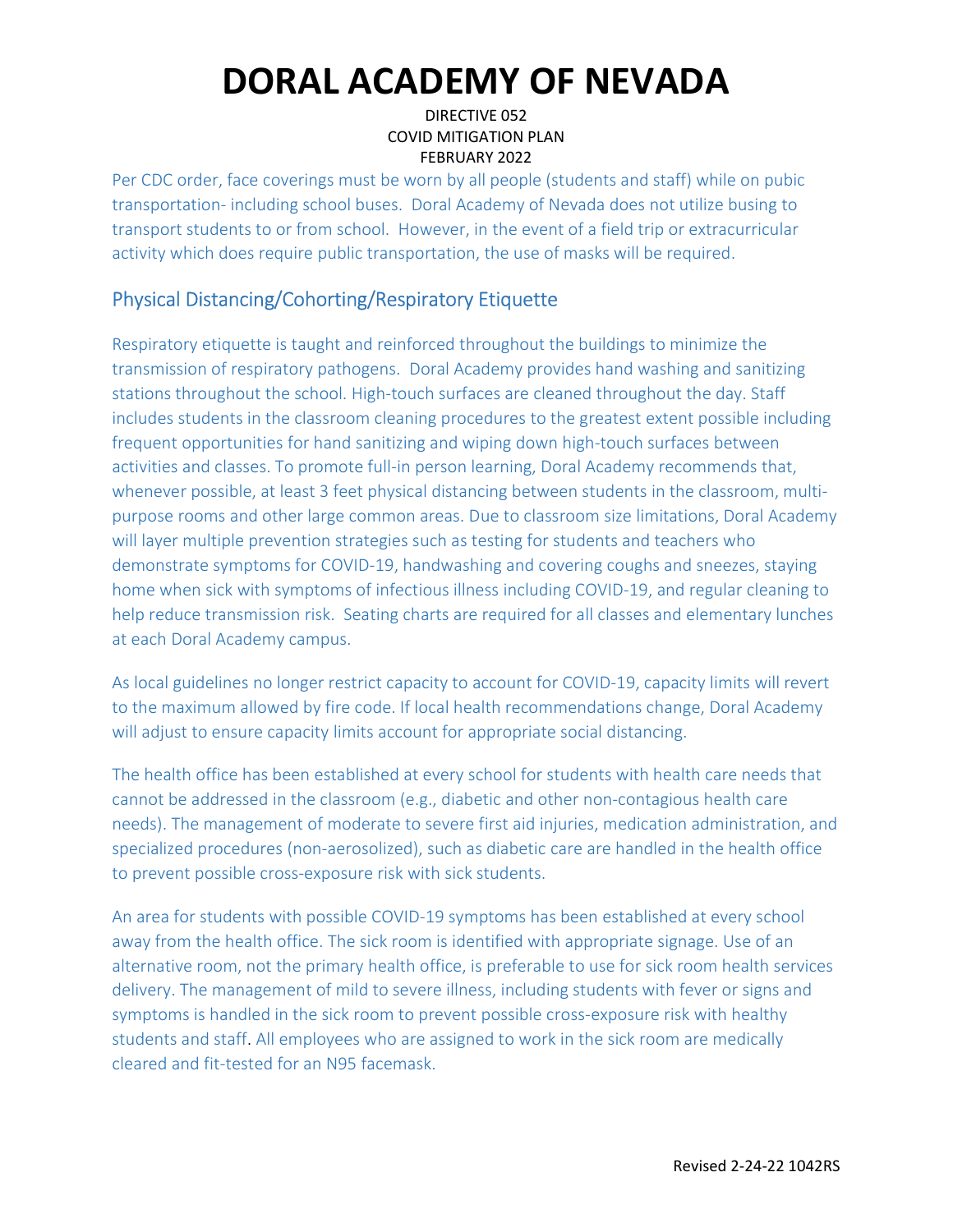### DIRECTIVE 052 COVID MITIGATION PLAN FEBRUARY 2022

As community health conditions improve, these recommendations may be relaxed. If health conditions deteriorate, these recommendations will be adjusted to align with state and local guidance.

## Ventilation

Teachers are encouraged to keep classroom doors open to increase air circulation and ventilation. When appropriate and safe, exterior doors are left open to bring fresh outdoor air into the building and to keep virus particles from concentrating inside. Changing HVAC filters in rooms/buildings will be implemented in the event of an outbreak or increased transmission.

## **Handwashing**

Teachers continue to enforce and provide time for handwashing and respiratory etiquette (covering coughs and sneezes) to keep from getting and spreading infection illnesses, including COVID-19. On a regular basis teachers and staff:

Teach and reinforce handwashing with soap and water for at least 20 seconds.

• Remind everyone in the facility to wash hands frequently and assist young children with handwashing.

• If handwashing is not possible, use hand sanitizer containing at least 60% alcohol (for teachers, staff, and older students who can safely use hand sanitizer). Hand sanitizers should be stored up, away, and out of sight of young children and should be used only with adult supervision for children under 6 years of age.

Hand sanitizer is located at all entrances at each campus. Hand sanitizer is also provided in every classroom and office on Doral campuses.

## Student/Staff Staying Home

### Vaccines are up-to-date:

- Staff and students may return to work/school as long as they are asymptomatic (without symptoms of COVID-19).
- Staff and students must wear a mask for 10 days after exposure.
- Staff and students are encouraged to test on day 5, if possible.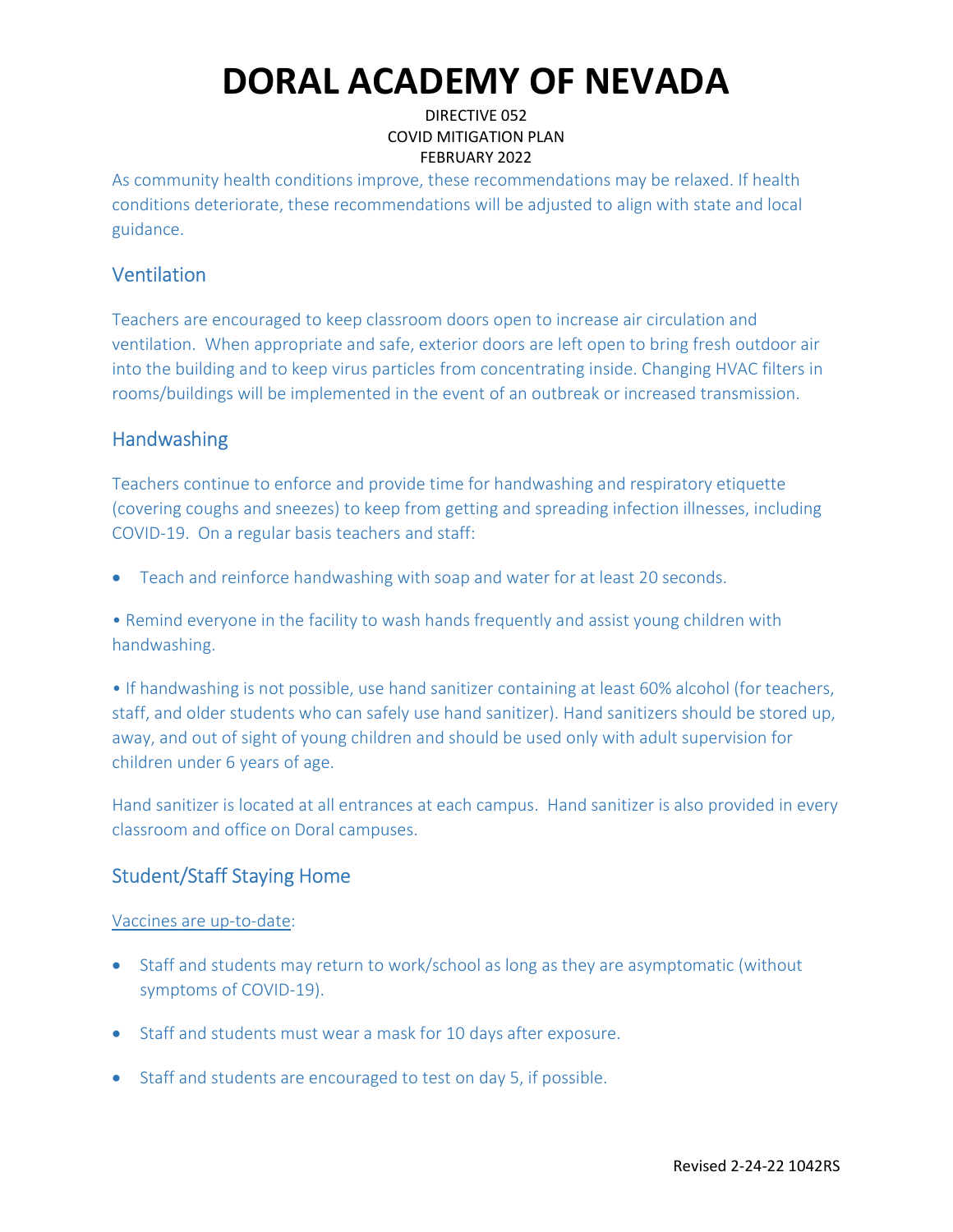### DIRECTIVE 052 COVID MITIGATION PLAN FEBRUARY 2022

#### Vaccines are NOT up-to-date:

- Staff and students must stay home for 5 days.
- After returning to work/school, staff and students will continue to wear a mask for 5 additional days.
- Staff and students must be without symptoms of COVID-19 to return to work/school on day 6.
- Staff and students are encouraged to test on day 5, if possible.

Face Mask use After Testing Positive for COVID-19

- Staff and students must stay home for 5 days.
- After returning to work/school, staff and students will continue to wear a mask for 5 additional days (day 6 through day 10).
- Symptoms must have improved and staff/students must be without fever for 24 hours without the use of fever reducing medication to return to work/school on day 6.
- **If an individual has access and wants to test, the best approach is to use an antigen test** at each school's campus toward the end of the 5-day isolation period. Collect the test sample only if you are fever-free for 24 hours without the use of fever-reducing medication and your other symptoms have improved (loss of taste and smell may persist for weeks or months after recovery and need not delay the end of isolation). If your result is positive, you should continue to isolate until day 10. COVID-19 Quarantine and Isolation | CDC

Doral Academy employs a certified nurse (RN) on each campus and a First Aide Safety Assistant (FASA). In the event of a positive test, these employees work directly with the SNHD and school administrators to enact immediate contact tracing and exclusion practices consistent with the most recent SNHD guidance. Each day, the school nurse/clinical aide follows up with all families with sick children, with student(s) that have been quarantined due to a positive COVID-19 test, or with students that have been excluded due to contact tracing to determine if exclusions are necessary.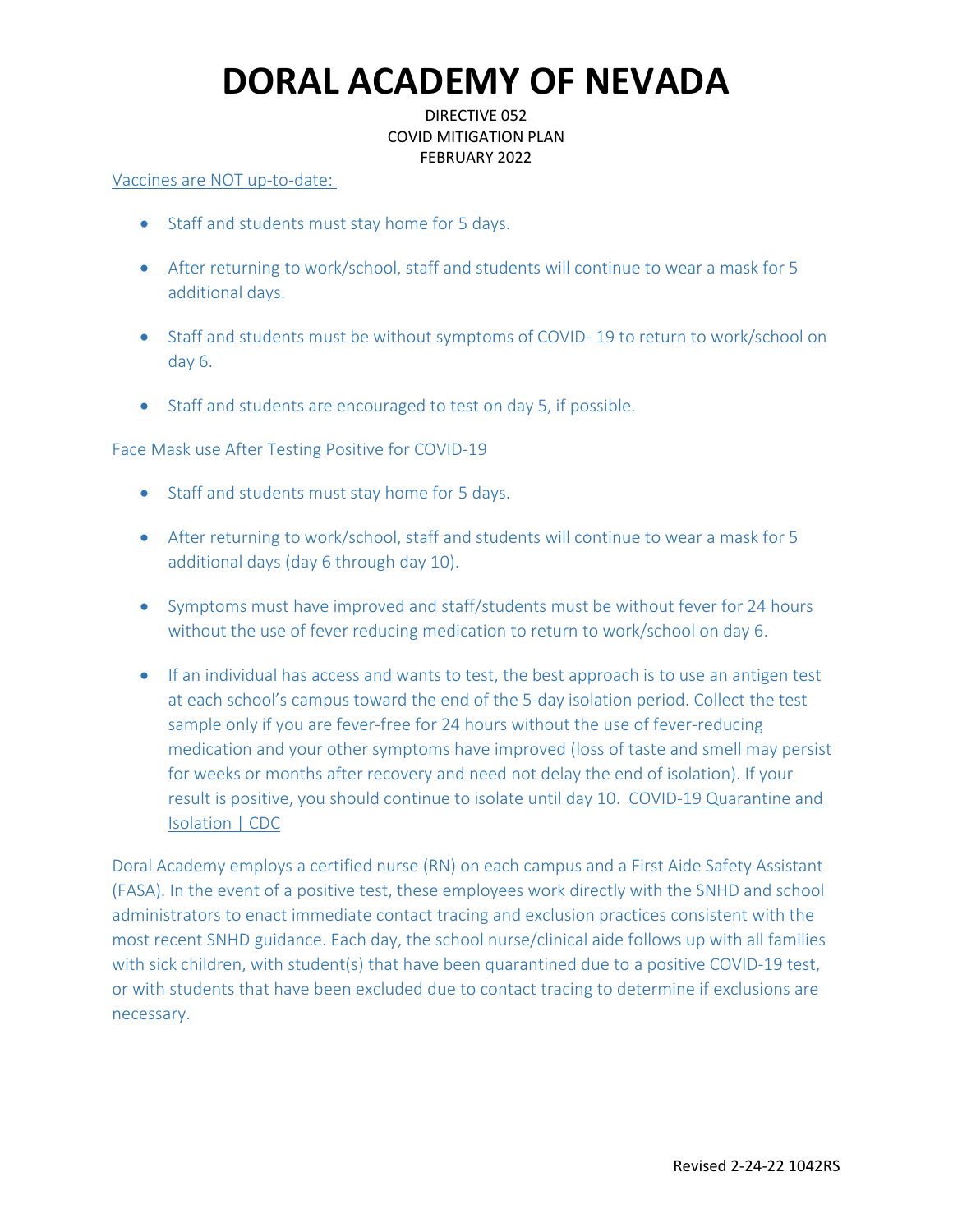DIRECTIVE 052 COVID MITIGATION PLAN FEBRUARY 2022

# **Testing**

Through a partnership with Beech Tree Diagnostic, Doral Academy has an onsite COVID-19 testing program in place to provide testing for any staff [or students] with symptoms or exposure concerns. Testing results are typically received within 24-48 hours, and all current CDC/DHHS protocols are followed regarding isolation and quarantine periods.

Doral Academy provides information to families to increase access and awareness of vaccines in the community. To date, Doral Academy has offered 8 vaccination clinics at Doral schools through a partnership with Albertson's/SAV-On.

The Health Office at each campus will maintain a log of students and staff who test positive for COVID-19 and/or require quarantine or isolation due to exposure. The health office representative will conduct contact tracing of all individuals and report cases to the SNHD and report the cases to the Executive Director. The Executive Director will communicate all cases for Doral Academy of Nevada to the SPCSA representative.

## NIAA Sanctioned Sports – Doral Academy High School Athletes

All Doral Red Rock HS athletes participating in any sport, deemed necessary by NIAA, are tested weekly.

Testing has been done on Wednesdays for previous 21-22 sports seasons, but testing will occur on Tuesdays for upcoming 21-22 spring season.

Testing is done through Beachtree Molecular (12351 South Gateway Park Place Suite D700, Draper, Utah, 84020) – Students are tested at Doral Red Rock. Testing samples are sent via FED EX same day. Results are usually received within 24 hours.

If a student tests positive, they cannot participate in sports or attend school and they follow current COVID-19 mitigation protocols set forth by Doral Academy.

Student athletes who have tested positive for COVID-19 in the past three months, are not tested.

Testing is free for the 21-22 school year.

# **Outbreaks**

## Cluster and Outbreak Masking

Doral Academy of Nevada will continue to contact trace and identify individuals in the school/work setting that are symptomatic, exposed, or who test positive for COVID-19. If a cluster or outbreak is identified, Doral Academy will communicate those findings to the local health authority and quarantine individuals on a case-by-case basis.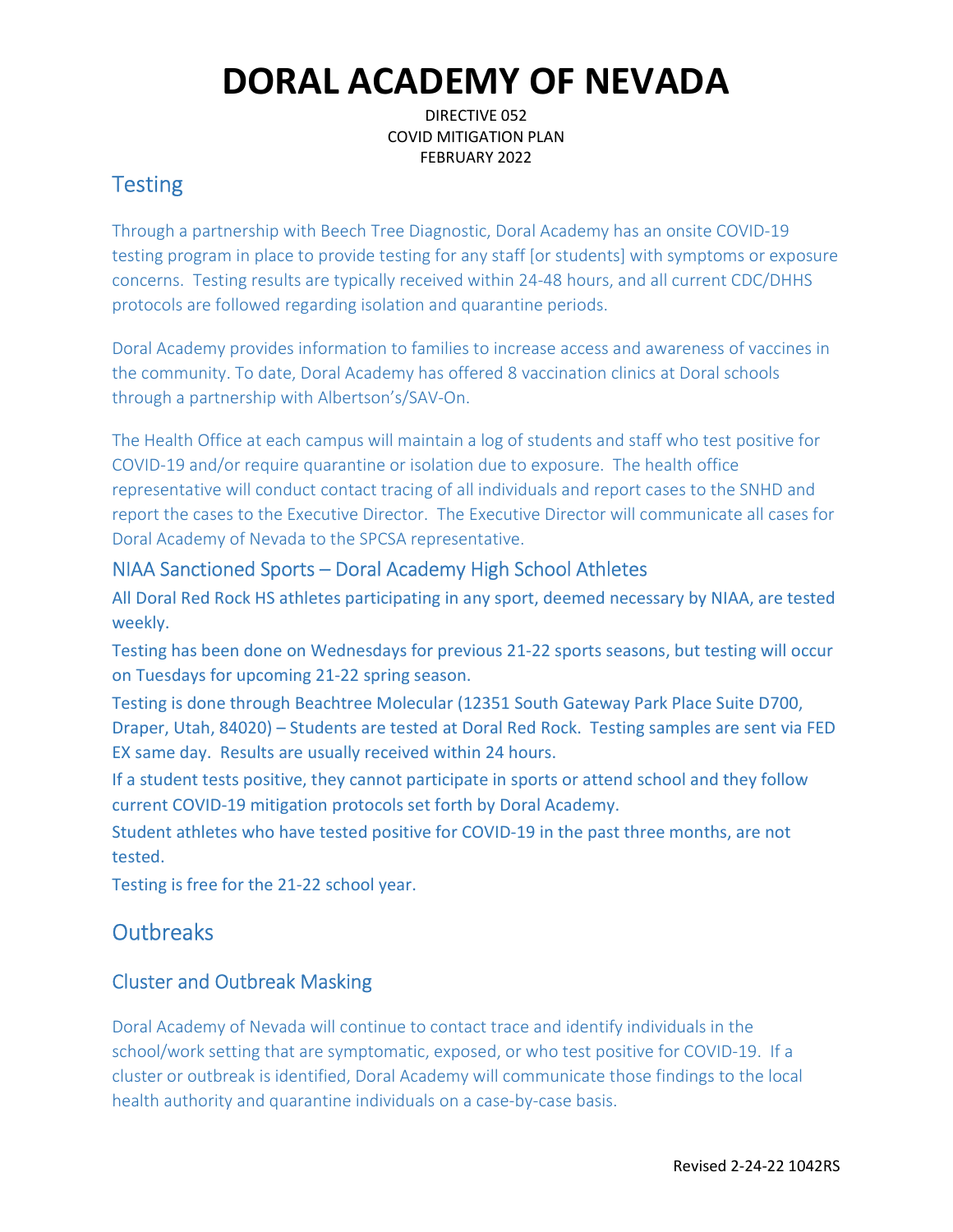### DIRECTIVE 052 COVID MITIGATION PLAN FEBRUARY 2022

Doral Academy of Nevada has adopted and utilizes the national Council of State and Territorial Epidemiologists' (CSTE) Standardized COVID-19 K-12 School Surveillance Guidance for Classification of Clusters and Outbreaks along with the 2021-22-School-COVID-Guidance\_Update.

### CSTE Definitions:

A K-12 school-associated COVID-19 case (confirmed or probable) is defined as:

 A student, teacher, or staff member physically present in the school setting or participated in a school sanctioned extracurricular activity within 14 days prior to illness onset (or a positive test result) OR within 10 days after illness onset (or a positive test result).

A K-12 school-associated outbreak is defined as an educational institution that has been found by their local health department to have:

- Multiple cases comprising at least 10% of students, teachers, or staff, within a specified core group OR
- At least three (3) cases within a specified core group meeting criteria for a probable or confirmed school-associated COVID-19 case with symptom onset or positive test result within 14 days of each other; who were not identified as close contacts of each other in another setting (i.e. household) outside of the school setting; AND
- Epidemiologically linked in the school setting or a school-sanctioned extracurricular activity.

• Note: COVID-19 cases who may have shared exposure on school grounds and are from different households are included. Case counts for school-related outbreaks include those associated with before and after school programs (e.g., school-sponsored sports, etc.).

## Identifying Outbreaks within Schools

Site administrators are notified daily of all students and staff that are isolated or quarantined.

The site based nursing staff reviews each positive case and confers with administrators at each site to determine if 10% of students, teachers, or staff, within a specified core group OR at least (3) cases within a specified core group meet criteria for a probable or confirmed schoolassociated COVID-19 outbreak.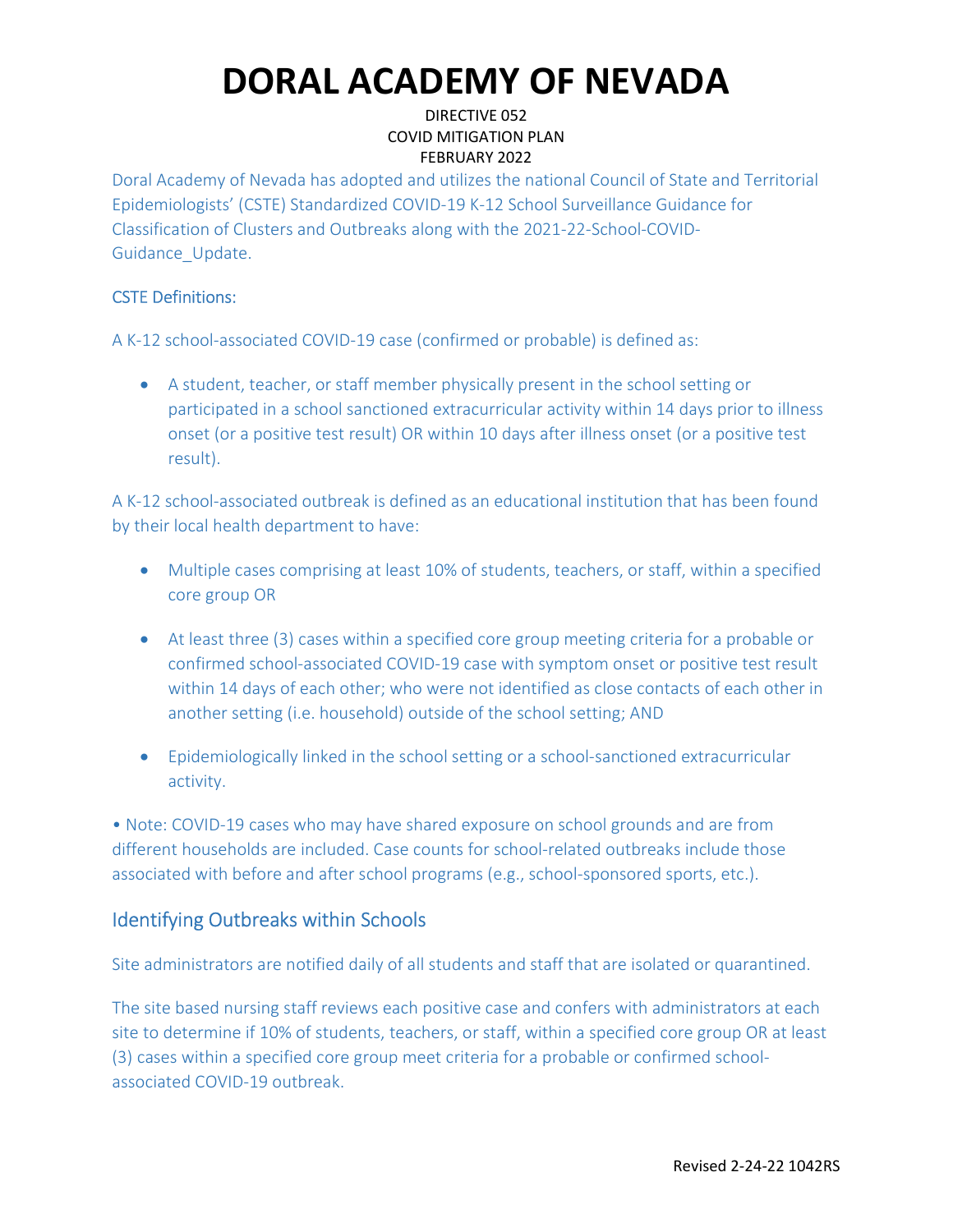### DIRECTIVE 052 COVID MITIGATION PLAN FEBRUARY 2022

A core group includes, but is not limited to, extracurricular activities, cohort group, classroom, before/after school care.

A school sanctioned extracurricular activity is defined as a voluntary activity sponsored by the school or LEA or an organization sanctioned by the LEA. Extracurricular activities include, but are not limited to, preparation for and/or involvement in public performances, contests, athletic competitions, demonstrations, displays, and club activities.

Per Directive 052, if the local public health authority becomes aware of a school that is experiencing an outbreak and has not implemented the agreed upon mitigation measures, the local public health authority may require the mandatory and immediate use of face covering for all students and staff in the affected school building(s) and any additional mitigation measures deemed necessary by the local health authority.

Declaration and Notification of Outbreaks In Schools

Outbreak declarations must be reported to the local public health authority immediately. Southern Nevada Health District (SNHD): (702) 759-0925 (24 hours), or schoolcovid@snhd.org. The site-based principal will inform the Executive Director. The Executive Director will work with the site administrator to inform parents/staff of the outbreak and mitigation response by Doral Academy. Communication with families and the community is crucial to ensure that they are aware of the outbreak and possible school closure and what is being done to address the outbreak.

## Mitigation Response

Doral Academy will collaborate with SNHD to determine the appropriate outbreak response which is not limited to:

- Core group quarantine
- Universal school masking
- Proper sanitation
- Increased ventilation
- Changing HVAC filters in rooms and/or buildings
- School building closure